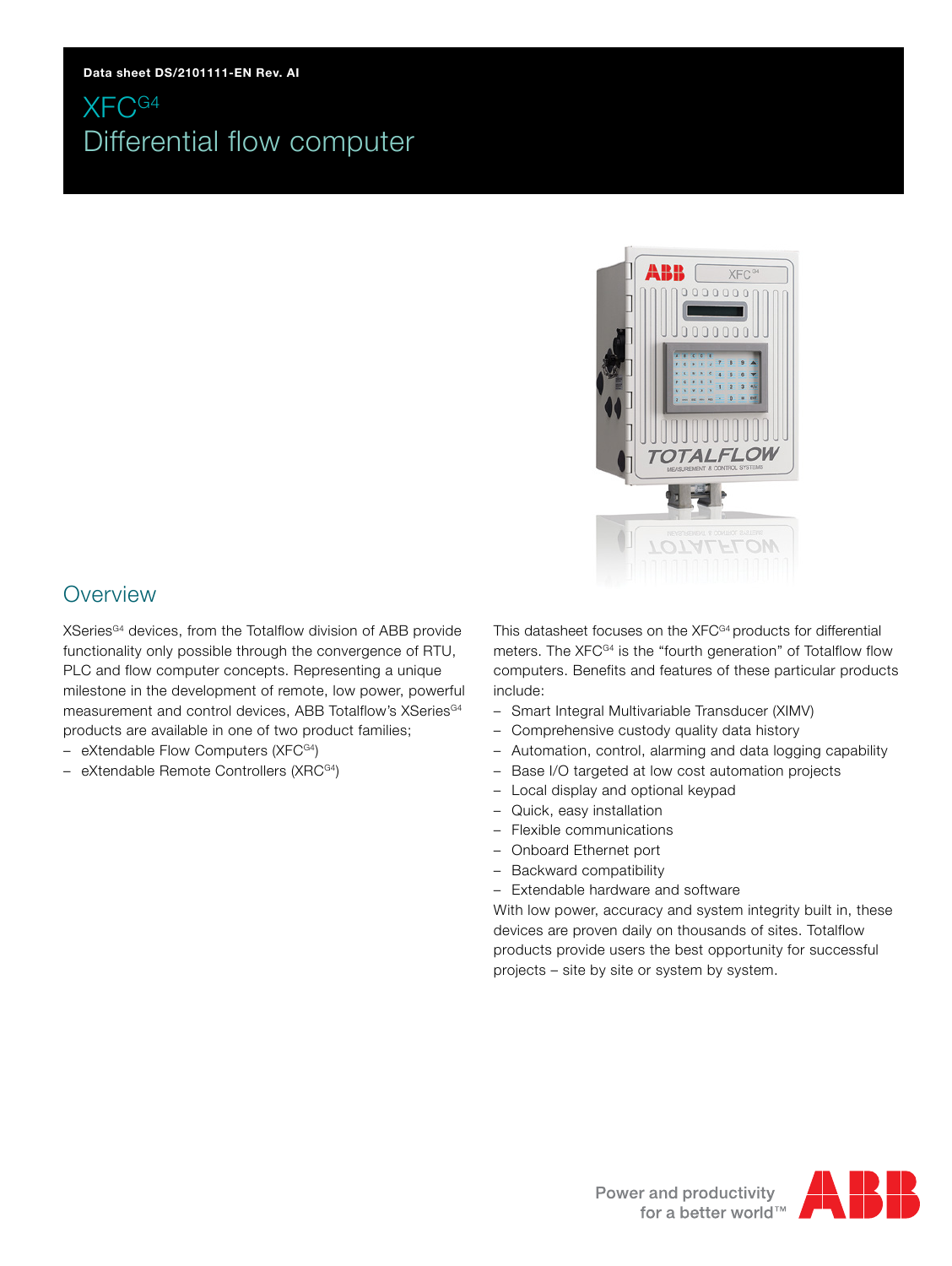## **Description**

The XFC<sup>G4</sup> includes an Integral Multivariable Transducer (XIMV) to measure differential pressure, static pressure and temperature from a single differential pressure meter run. The XIMV is housed in a shielded environmentally protected enclosure which is mounted inside the flow computer enclosure and is characterized and calibrated at Totalflow's factory. Multi-tube capability is available in each unit and is easily invoked with a few configuration changes and interface connection to external transducers, either digital or analog.

The XFCG4 features a powerful 203Mhz, ARM920T, 32-bit microprocessor and Windows® CE operating system. The XFCG4 utilizes a unique "engine card" design. The engine card contains the processor, application firmware and memory components. This allows the user to move the engine card with all programming intact from one device to another if necessary. The processing and memory capability of this device, allows the user to run more applications faster than ever before. Up to twenty (20) AGA3 measurement tubes performing full calculations once a second and twenty (20) advanced plunger lift applications may be running in a single  $XFC^{G4}$ .



In addition to the basic flow computer inputs (DP, SP and TF), the standard device includes: two (2) analog inputs (0 to 10 volts DC), two (2) digital outputs and two (2) digital inputs which can be configured as either status inputs or pulse accumulator inputs.

I/O modules can be added to extend the hardware I/O capability. The XFC<sup>G4</sup>6413 accommodates up to three (3) TFIO modules and the  $XFC^{G4}$  6713 accommodates up to six (6). The XFC<sup>G4</sup> 6410 does not support TFIO modules due to it's smaller enclosure.

Each unit is powered by an internal battery that can be solar charged (or other suitable DC supply) for remote unattended operation. Several charging options are available.

Communications interface cables and equipment can be installed at the factory, ready for quick field installation.

Checking and modifying configuration and calibration is accomplished with ABB Totalflow's PCCU32 laptop software running on a 32-bit Windows operating system.

In addition to the local configuration port, two communications ports are supplied with the standard unit. These ports are modular and user selectable for RS232 and/ or RS485. An additional port may be added using a TFIO Communications Module. Available protocols include Totalflow native low power, Modbus RTU or ASCII, LevelMaster, as well as several others.

One integrated 10Base-T Ethernet port for network connectivity is standard and a USB port for Flash download and local configuration is available as an option.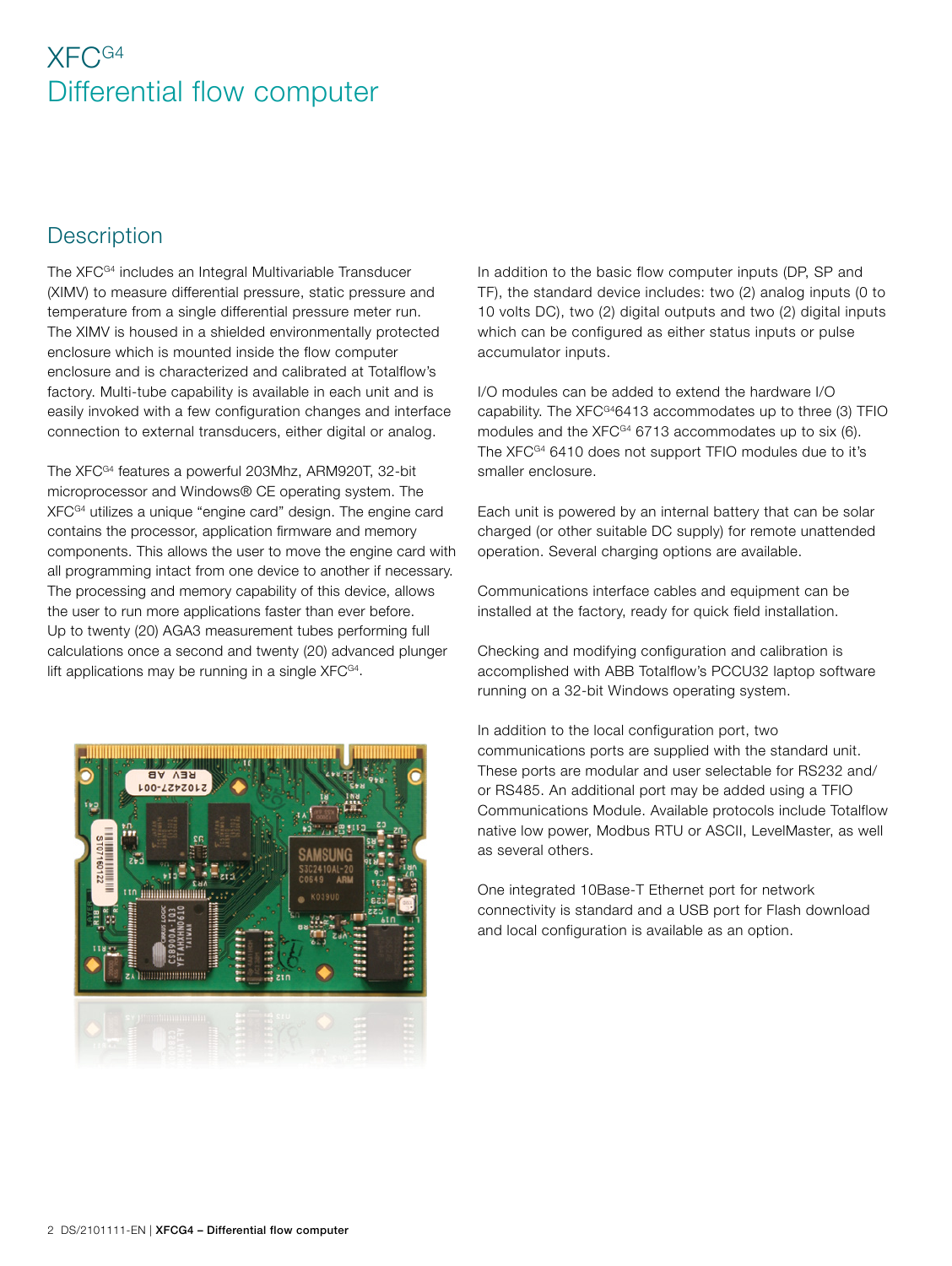## Hardware modularity

Hardware functionality of XSeries<sup>G4</sup> devices can be extended in a flexible and simple way by adding modular I/O as needed.

Totalflow's TFIO modules are designed to accommodate low power, harsh environments at economical cost. The system recognizes the module types automatically and configures the I/O Scanner subsystem accordingly.

Supported TFIO Modules Include:

- Analog In (8 channel)
- Analog Out (4 channel)
- Binary (DI, DO, PI-8 channels, software selectable)
- RTD (4 channel)
- Thermocouple (4 channel)
- Valve Control (digital or analog)
- Communications (software selectable RS-232, -485, -422- 1 channel)

For more detailed information about TFIO modules, request information on datasheets 2101105 through 2101112.



## Software modularity

The software design represents significant modularization through use of object oriented design principles. This allows a flexible and stable real time environment. Totalflow supplied objects (applications) can be enabled in our factory or by the user, one or more times on the same device. It is this framework that allows the support for multi-tube measurement.

Supported software applications continually grow, but a sample of standard applications include:

- AGA-3 orifice meter run
- ISO 5167 orifice meter run
- VCone meter run
- AGA-7 meter run (rotary/turbine/ultrasonic)
- Coriolis gas (serial or pulse input)
- PAD controller for multi-well sites
- Advanced plungerlift control application
- Real-time data logger (trending)
- Valve control (feedback controller)
- RAMS (alarming, exception reporting)
- Operators (simple custom math / logic)
- IEC 61131 (ISaGRAF)
- Selectable units (user selectable engineering units)
- Display / Keypad handler
- I/O subsystem Handler
- Tank level application
- Therms master or slave applications for online chromatograph interface
- Multiple protocols (Totalflow native low power, Modbus slave (binary/ASCII), Modbus master (binary/ASCII), Enron Modbus, LevelMaster, Btu 8000/8001, ABB 267CS/269CS XMV Multivariable, and others)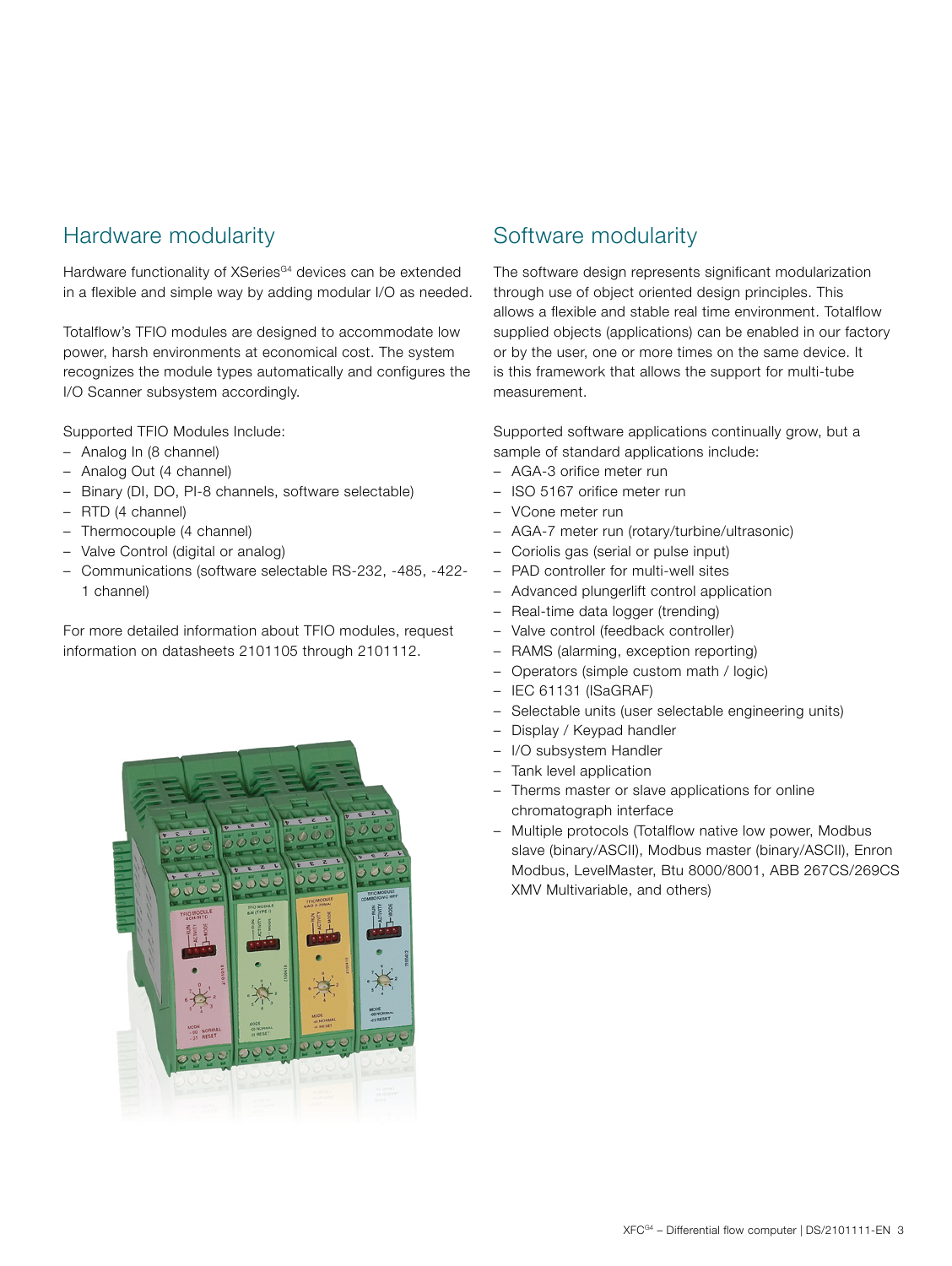## XSeries<sup>G4</sup> flow computer features

- 203Mhz, ARM920T, 32-bit microprocessor
- Windows CE operating system (allows for a single software development environment for all G4 products)
- Integrated Ethernet 10Base-T port (full networking capabilities)
- USB host and USB device ports (ver 1.1): used for flashing new firmware and may be used as a high speed local configuration and collection port
- SD card capability (future non-volatile memory expansion)
- Significant hardening against over-current transients:
	- Positive Temperature Coefficient, resetting fuses and transient protection on
		- VBATT and SWVBATT outputs
		- Each of the digital outputs
		- Battery charger input
	- Power supply circuit designed to protect XIMV from hot insertion
- $-$  Base I/O on XFC $G<sup>4</sup>$  main electronics board:
	- 2 analog inputs
	- 2 digital inputs (all can be configured as hi speed PI inputs)
	- 2 digital outputs
	- Battery voltage
- Charger voltage
- Low power design operating as low as 8 mA (<100 mW)
- Aluminum, powder-coated enclosure (3R)
- Flexible accommodation of communications hardware
- Cost-effective communications kits
- Stable time base (accurate integration)
- Rechargeable, lead acid batteries
- Solar, AC or DC charging options
- User-selectable, simple dual-level security code data protection or enhanced user-configurable Role Based Access Control (RBAC)
- Custody transfer applications
	- Monitors user limits for detection, and reporting of abnormal conditions
	- Defaults to 40 days of hourly data and 50 Days of daily data, user configurable.
	- Defaults to 200 Events. User configurable.
	- Complies with API 21.1 standard for custody transfer measurement devices
- Flow and energy calculations per AGA3-85, AGA3-92, AGA-7, AGA-5 and ISO 5167
- Meets flow computer requirements as stated in AGA Report No. 9, 'Measurement of Gas by Multi-path Ultrasonic Meters'
- Super compressibility calculations per NX-19, AGA8-92 Gross or Detail, ISO 12213
- Smart (temperature and pressure compensated) integral, factory calibrated, multivariable transducer (XIMV)
- All calculations performed once per second (userconfigurable to longer period)
- Flow retention during user transducer calibration
- Selectable 3 or 5 point user calibration of analog inputs
- User-definable DP, no flow cut-off
- 100 ohm platinum RTD resistance curve fit with user programmable single point offset or 3/5 point user calibration for RTD input
- 100 ohm platinum RTD
- Hazardous Area Certification: CSA C/US, ATEX and IECEx
- Real-time clock that continues running on lithium battery (maintains data backup)
- Advanced embedded data logger (trending)
- Programmable alarm filtering
- Exception reporting capability
- Multiple protocol options including Totalflow packet protocol, various Modbus protocols and others
- User-programmable Modbus register maps (both slave and master)
- User-programmable math and logic sequences
- IEC 61131 capability (ISaGRAF)
- Valve control and nominations capability
- PID controller
- Plunger lift (up to 20 applications per unit)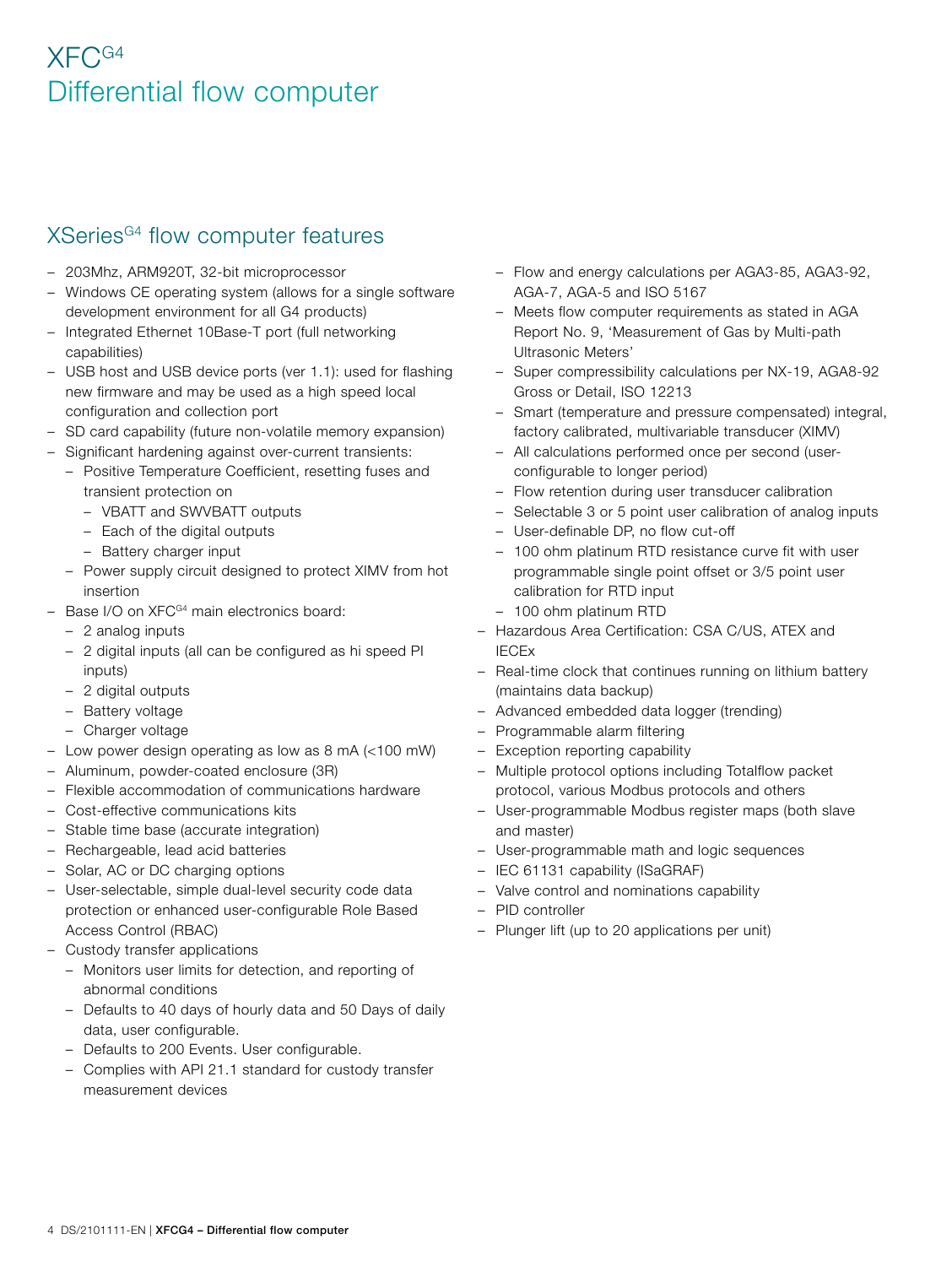



- A. XFC<sup>G4</sup> board
- B. Ethernet port
- C. Communications equipment compartment
- D. Battery compartment
- E. USB (host & device)
- F. TFIO expansion modules
- G. Integrated multivariable transducer

## General specifications

|                      |  | XFC <sup>64</sup> 6410                | <b>XFC<sup>G4</sup> 6413</b> | <b>XFCG4 6713</b>         |
|----------------------|--|---------------------------------------|------------------------------|---------------------------|
| Dimensions           |  | Width   10.000 in. (254.00 mm)        | 12.756 in. (324.00 mm)       | 14.920 in. (379.53 mm)    |
|                      |  | Height   13.200 in. (335.28 mm)       | 17.825 in. (452.76 mm)       | 21.845 in. (554.86 mm)    |
|                      |  | Depth : 9.370 in. (233.00 mm)         | 10.269 in. (260.83 mm)       | 13.710 in. (348.23 mm)    |
| Installed depth      |  | (Pipe Mount) : 10.680 in. (271.27 mm) | 11.584 in. (294.23 mm)       | 14.560 in. (369.82 mm)    |
|                      |  | (Wall Mount) : 10.120 in. (257.05 mm) | 11.019 in. (279.88 mm)       | 14.000 in. (355.60 mm)    |
| Weight (w/o battery) |  | Approx. 13.5 lbs. (6.13 kg)           | Approx. 15 lbs. (6.8 kg)     | Approx. 29 lbs. (13.1 kg) |
| Max I/O modules      |  |                                       |                              |                           |
| Max battery capacity |  | 26AH                                  | 26AH                         | 52AH                      |

#### **Enclosure**

Powder-coated aluminum; Type 3R

#### Certification (hazardous location classification)

- CSA C/US Class 1, Division 2, Groups C & D T4 –40°F to +140°F
- ATEX Zone 2, Sira 10ATEX4138X,  $\langle \overline{x} \rangle$  II 3G Ex nA IIB T3 Ta = –40°C to +60°C (meets European Union Directive 94/9/EC)
- IECEx CSA09.0013X, Ex nA IIB T3 (–40°C ≤ Tamb ≤ +60°C)

#### Mounting

Wall, pipe, or direct

#### Operating temperature (ambient)

–40°F to 140°F (–40°C to 60°C)

#### **Humidity**

0 – 95% non-condensing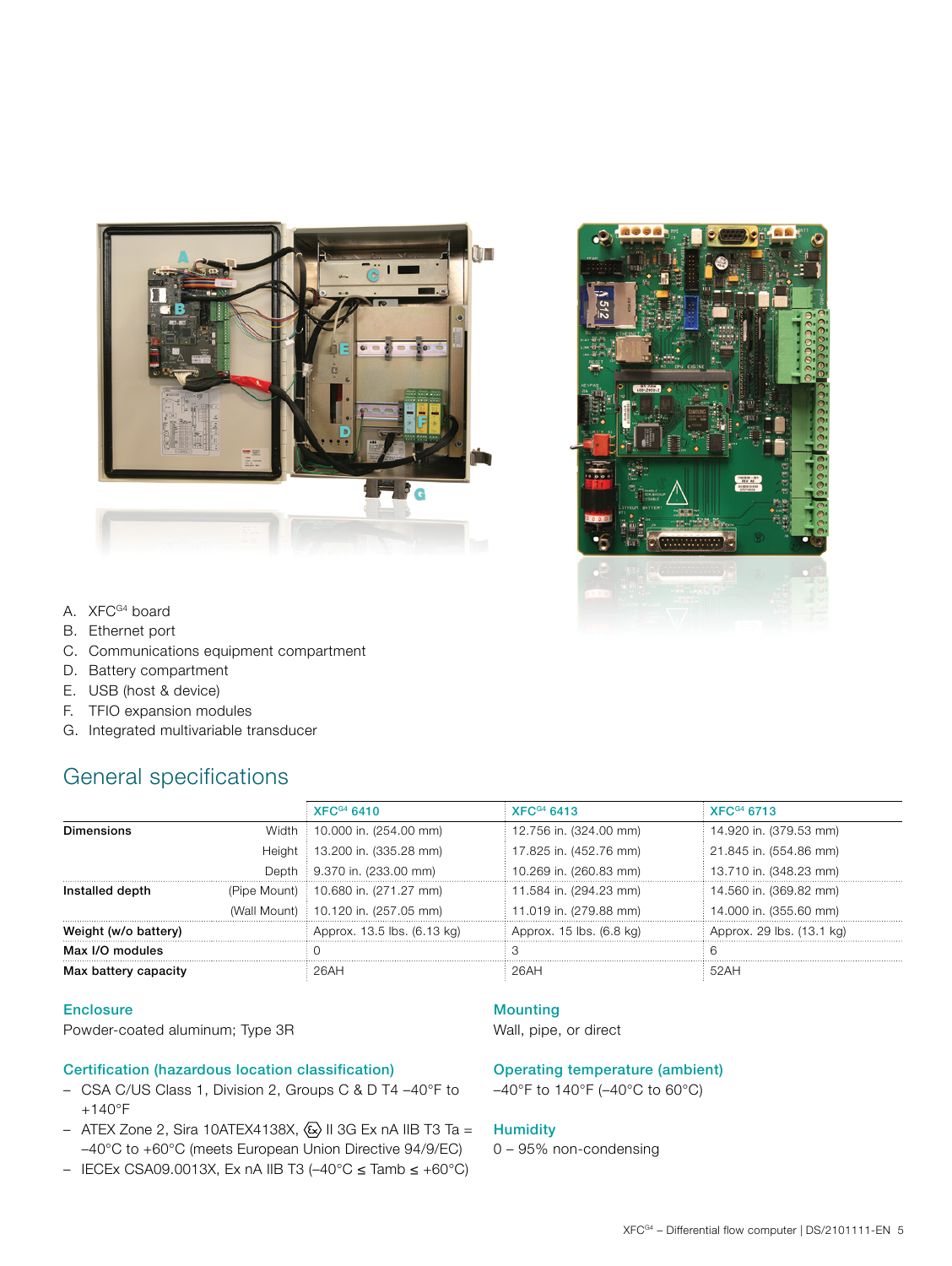#### EMC requirements

Emissions European Regions: EN55022: 1996 Class B Emissions (Radiated & Conducted)

#### North America regions

CFR 47, Part 15, Subpart B, Class B, FCC Emissions ICES-003 Issue 4 CAN/CSA-CEI/IEC CISPR 22:02, Class B ITE Emissions AS/NZS CISPR 22-2004 (Australia/New Zealand)

#### Immunity: European regions

EN61000-6-1: 2001 Immunity EN61000-4-2 ESD: 1995 ± 8 kV Air, + 4 kV Contact EN61000-4-3: 2005 RF Immunity, 3/10 V/m EN61000-4-4 EFT: 2004, 1 kV EN61000-4-6: 2005, Conducted Susceptibility, 3/10 Vrms EN61000-4-8: 1994, Power Frequency Magnetic Field 10 A/m

#### Integral Multivariable (XIMV) Specifications Temperature limits

Compensated -20 to 140°F (-29 to 60°C) Operational  $-40$  to 140°F (-40 to 60°C) Storage  $-40$  to 185°F (-40 to 85°C)

#### Analog-to-digital resolution (XIMV & onboard AI's)

18 Bit maximum resolution (0.00038% FS) 16 Bit nominal resolution (0.0015%FS)

#### Vibration performance

1.5 INW per G (2G maximum) at 1 Hz, decreasing to zero at 1 KHz in straight line mode

#### Mounting specification

Change from perpendicular (front to back / around X-axis) ≤ 0.5% of URL (can be corrected with calibration)

#### Reference conditions

Temperature at most recent factory or user calibration; Static pressure and differential pressure ≤ 100% of URL

#### Single seal rated (ANSI/ISA 12.27.01)

PMax = 3000 psi; wetted materials meet NACE MR0175/ ISO 15156; Process Fluids -62°C to 110°C

#### Static pressure Accuracy (including linearity, hysteresis, & repeatability at reference conditions) ± 0.05% of user calibrated spans from 20% to 100% of URL

Ambient temperature effect within the operational temperature limit  $\pm$  0.075% of URL  $\pm$  0.06% of reading

Stability (for 12 months)  $± 0.1\%$  of URL

Differential pressure Accuracy (including linearity, hysteresis & repeatability at reference conditions) ± 0.05% of user calibrated spans from 20% to 100% of URL

#### Ambient temperature effect within the operational temperature limit  $\pm$  0.075% of URL  $\pm$  0.06% of reading

Stability (for 12 months)  $± 0.1\%$  of URL

#### Static pressure effect (DP zero) per 1500 psi

± 0.03% of URL per 1500 psi (3200 psi maximum)

### Static pressure effect (DP span) per 1500 psi

± 0.1% of reading per 1500 PSI (3200 PSI maximum)

**Temperature** Process range -80 to +230°F (-62 to 110°C)

Accuracy (as shipped from factory)  $\pm$  0.35°F ( $\pm$  0.2°C) over operating range

#### Accuracy (after single point field calibration)

± 0.2°F (± 0.12°C) repeatability over operating range

#### Available ranges

| <b>DP</b>        | AP (psia) |     |     |          |  |  |                       |  |  |  |  |
|------------------|-----------|-----|-----|----------|--|--|-----------------------|--|--|--|--|
| (inches $H_2O$ ) | 100       | 150 | 250 | 500<br>÷ |  |  | $1000$ 1500 2000 3200 |  |  |  |  |
| 100              |           |     |     |          |  |  |                       |  |  |  |  |
| 150              |           |     |     |          |  |  |                       |  |  |  |  |
| 250              |           |     |     |          |  |  |                       |  |  |  |  |
| 400              |           |     |     |          |  |  |                       |  |  |  |  |
| 800              |           |     |     |          |  |  |                       |  |  |  |  |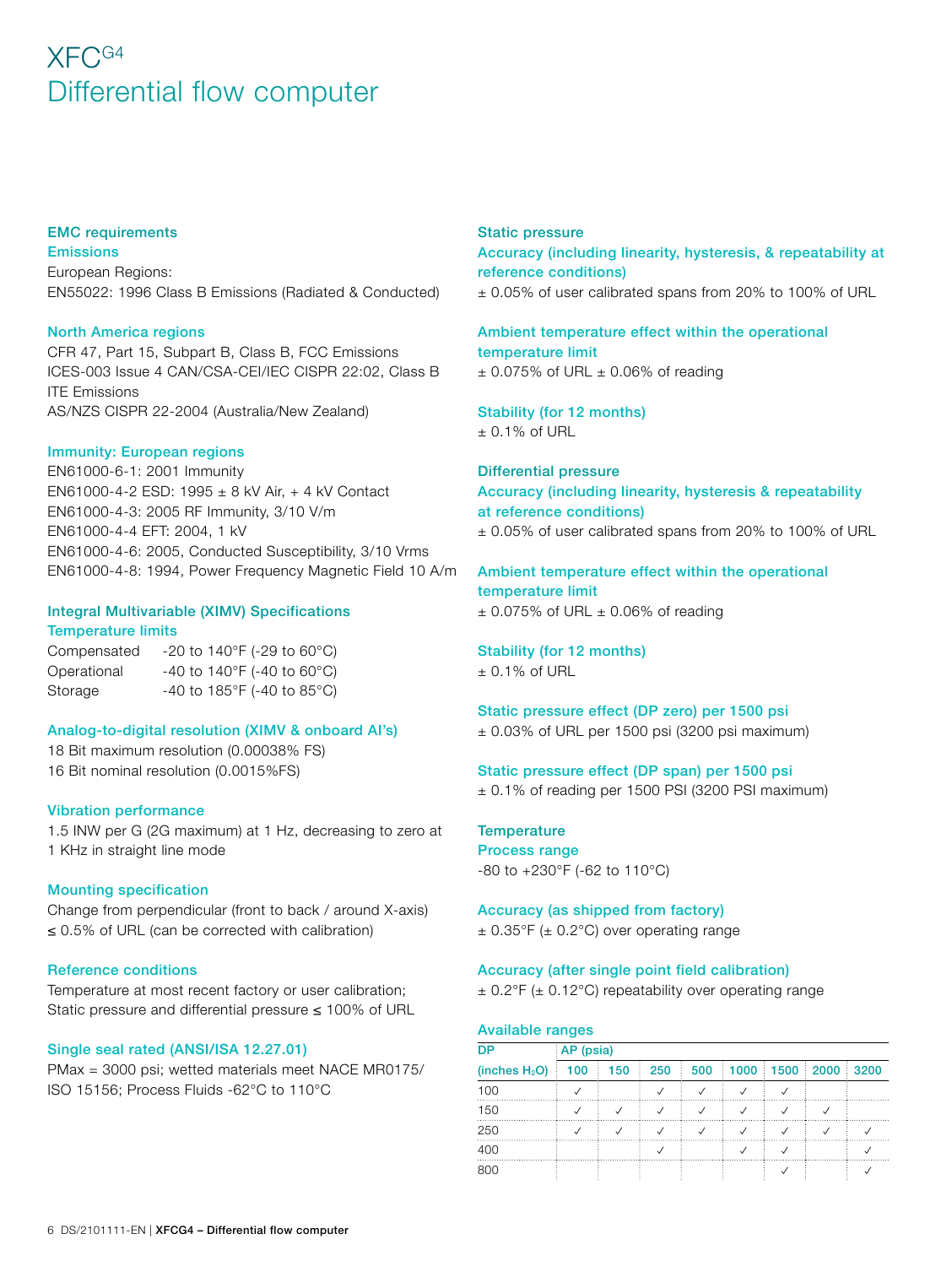#### XFCG4 specifications

Power Nominal 12 VDC battery

#### **Charger**

Solar or 15 VDC, 30 W maximum

#### **Memory**

- Windows CE operating system, application programs and configuration files stored in 32 megabyte Flash memory
- Program execution and data stored in 16 megabyte pseudo static RAM. (lithium battery backup)

#### Communications ports

1 – dedicated – PCCU (local configuration port) 2 – RS-232 or RS-485 (via board insertion modules) baud rates up to 115,200

1 – USB 1.1 host port – optional

1 – USB 1.1 device port (may be used as high-speed local configuration port) – optional

1 – 10 Base-T Ethernet port

#### LCD interface

Dedicated interface for 2 X 24 Liquid Crystal Display (LCD)

#### Keypad interface

Dedicated interface for optional ABB supplied keypad

#### I/O expansion

I 2C bus Interface for TFIO modules

#### Security switch

On/Off dual-level on-board security switch; also supports enhanced Role Based Access Control (user configurable, multilevel, multi-user security)

#### Time base stability

 $± 7.5$  ppm (parts per million)

#### I/O scan rate

1 time per second (1 Hz)

#### AGA-3/AGA-7/ISO5167/VCone

Calculations are tested and verified to be within  $\pm$  50 parts per million as stated in API 14.3.4

#### Analog inputs (onboard)

- 18 bit maximum resolution (0.00038% FS); 16 bit nominal resolution (0.0015%FS)
- 2 single-ended channels\*
- Open circuit voltage: 0 VDC
- Short circuit leakage current: 0 µA typical
- Input impedance: 21 kΩΩ typical (0 to 7.5V)
- Measurable input voltage range: 0.5V to 7.5V
- Maximum voltage on input line: 30 VDC

\* For 4 to 20 mA inputs, an external power source may be required if device requires more than 12 VDC nominal.

#### Digital inputs/pulse inputs (onboard)

2 inputs configurable as active or passive with optional software de-bounce.

- Open circuit voltage: 5 VDC (Internally pulled up to 5 VDC nominal)
- Short circuit leakage current: 395 µA typical
- Input capacitance: 0.1 Ufd typical
- Maximum allowable voltage range on input: 0.5 VDC to 15 VDC
- Maximum frequency input 100 Hz @ 50% duty cycle with de-bounce enabled
- Maximum frequency input 20 kHz @ 50% duty cycle with de-bounce disabled
- Dry contact (Form A), open collector or active voltage
- Minimum contact resistance to activate input: 1000 Ω
- Voltage threshold to deactivate the input: 3.1 V (referenced to GND terminal)
- Voltage threshold to activate the input: 0.5 V (referenced to GND terminal)
- Conductor pairs must be shielded to prevent spurious signals

#### Digital outputs (onboard)

2 open channel FET transistor switches:

- Open circuit voltage: 0 VDC
- Short circuit leakage current: 0 µA typical
- Output capacitance: 1000 pF typical
- Maximum allowable voltage range on output: 0.5 VDC to 26.4 VDC
- Open drain FET type
- 'ON' resistance: 0.1 Ω typical (including PTC fuse resistance)
- Maximum pulse current: 3 A for 5 seconds
- Maximum continuous sink current: 2 A